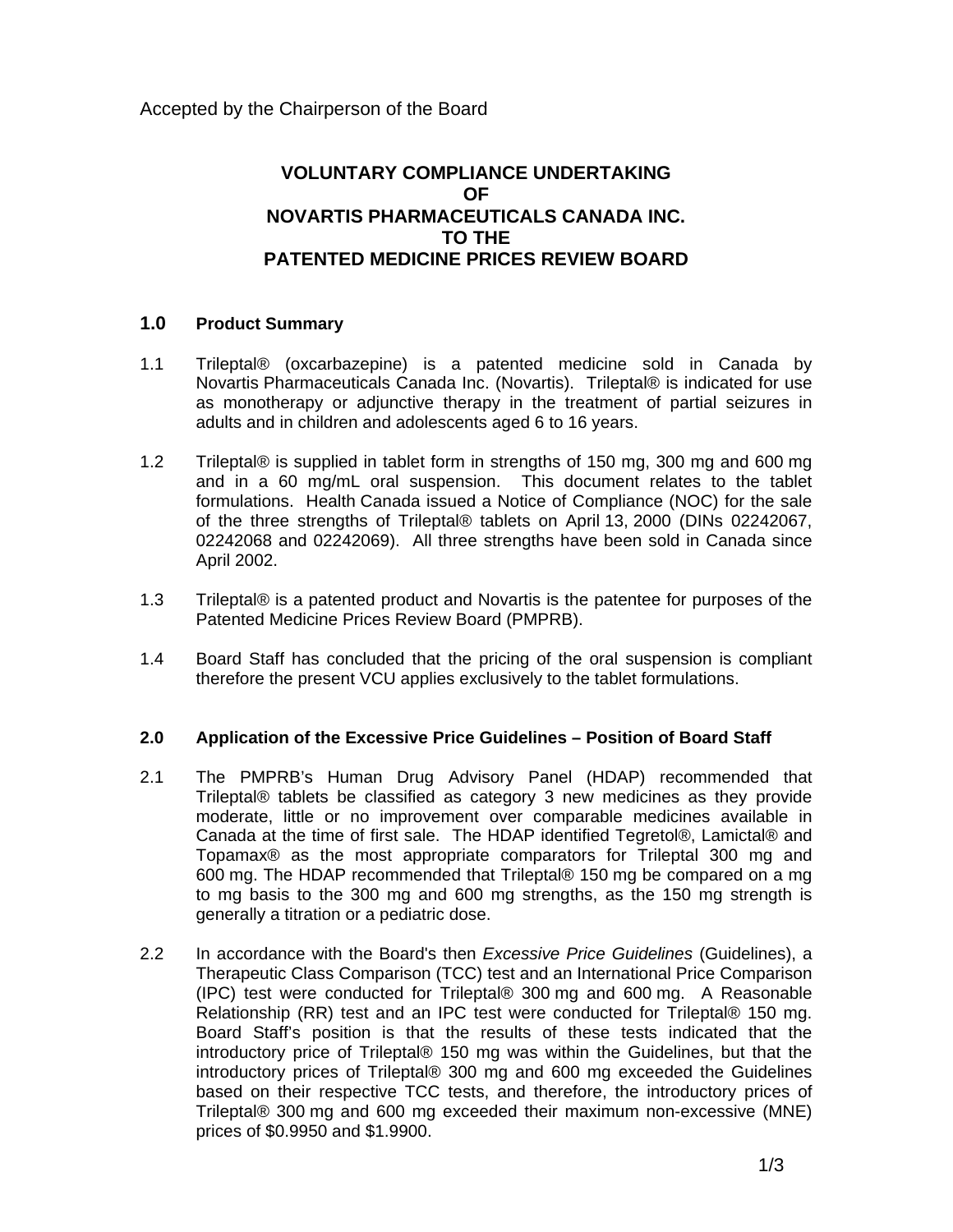2.3 Furthermore, the prices of Trileptal® 300 mg and 600 mg tablets continued to exceed the Guidelines in all subsequent reporting periods. For purposes of this VCU, alleged cumulative excess revenues for Trileptal® 300 mg and 600 mg tablets are calculated to be \$3,471,084.02 as of December 31, 2011.

#### **3.0 Position of the Patentee**

3.1 This Voluntary Compliance Undertaking (VCU) is the result of discussions with Board Staff and constitutes no admission by Novartis that the prices of Trileptal® tablets in Canada are now, or were at any time since date of first sale, excessive for purposes of the *Patent Act*.

### **4.0 Terms of the Voluntary Compliance Undertaking (VCU)**

- 4.1 Novartis agrees to undertake the following:
	- 4.1.1 To agree that the 2002 to 2009 MNE prices and the 2010 to 2012 National Non-Excessive Average Prices (N-NEAPs) of Trileptal® 150 mg, 300 mg and 600 mg are as follows:

|      | 150 mg   | 300 mg   | 600 mg   |
|------|----------|----------|----------|
| 2002 | \$0.7497 | \$0.9950 | \$1.9900 |
| 2003 | \$0.7707 | \$1.0229 | \$2.0457 |
| 2004 | \$0.7703 | \$1.0408 | \$2.0815 |
| 2005 | \$0.7749 | \$1.0647 | \$2.1293 |
| 2006 | \$0.7965 | \$1.0863 | \$2.1725 |
| 2007 | \$0.7989 | \$1.1085 | \$2.2168 |
| 2008 | \$0.8260 | \$1.1350 | \$2.2698 |
| 2009 | \$0.8039 | \$1.1395 | \$2.2790 |
| 2010 | \$0.8191 | \$1.1584 | \$2.3166 |
| 2011 | \$0.8333 | \$1.1929 | \$2.3856 |
| 2012 | \$0.8236 | \$1.2124 | \$2.4249 |
|      |          |          |          |

- 4.1.2 In order to align the pricing relationship between Trileptal® 150 mg, 300 mg and 600 mg, to maintain the price of Trileptal® 150 mg at its 2012 N-NEAP of \$0.8236 until such time as the N-NEAPs of Trileptal® 300 mg and 600 mg reach \$1.6472 and \$3.2944 respectively;
- 4.1.3 To reduce the prices of Trileptal® 300 mg and 600 mg tablets within 30 days of the acceptance of this VCU so that they do not exceed the 2012 N-NEAPs set out in paragraph 4.1.1;
- 4.1.4 To offset alleged cumulative excess revenues received by Novartis from April 2002 to December 31, 2011 by making a payment to Her Majesty in right of Canada in the amount of \$1,000,000 within 30 days of the acceptance of this VCU**;**